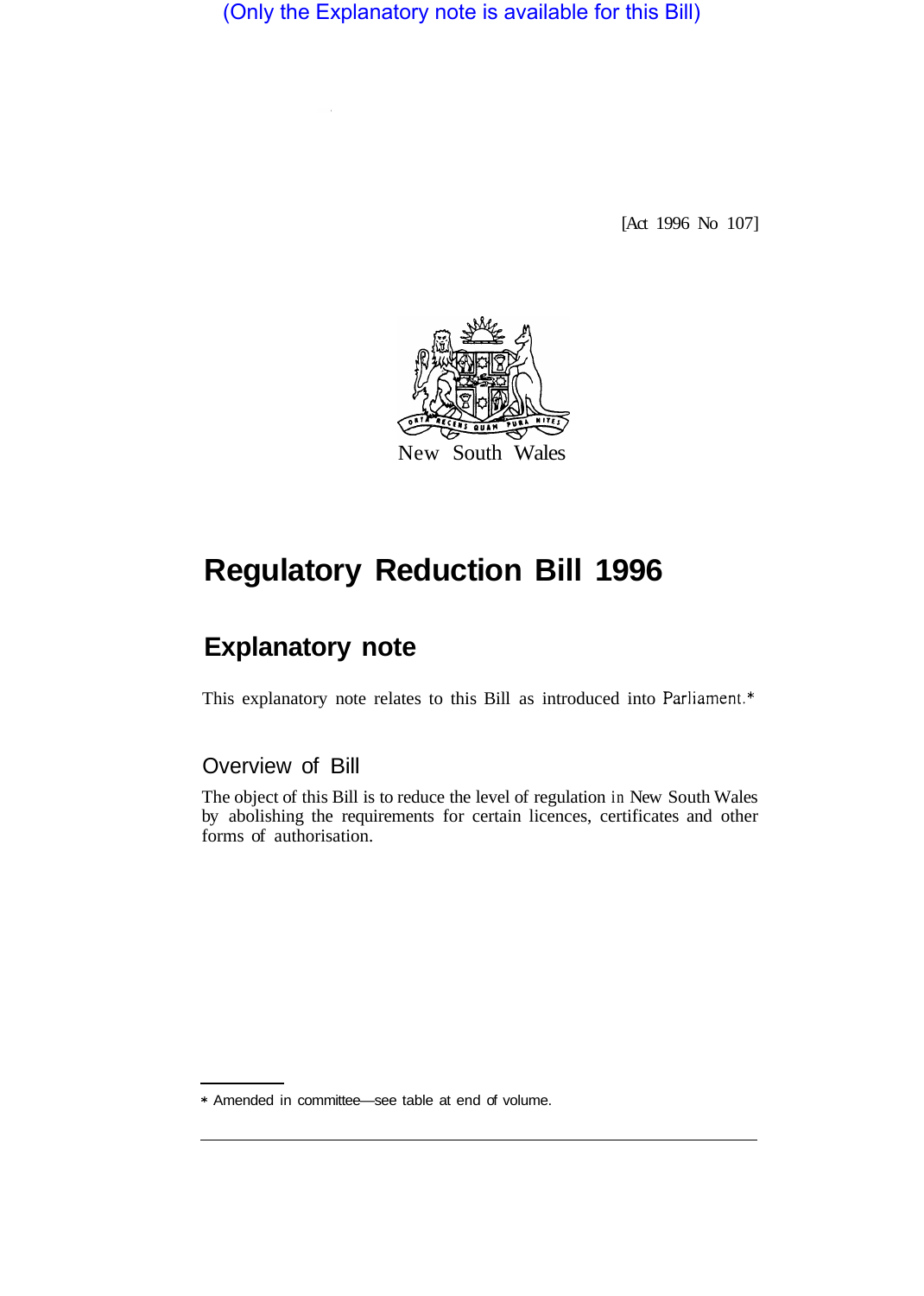Regulatory Reduction Bill 1996 [Act 1996 No 107]

Explanatory note

## Outline of provisions

**Clause 1** sets out the name (also called the short title) of the proposed Act.

**Clause 2** provides for the commencement of the proposed Act on a day or days to be appointed by proclamation.

**Clause 3** is a formal provision giving effect to the amendments to the various Acts set out in Schedule 1.

**Clause 4** is a formal provision giving effect to the amendments to the various Regulations (or sets of Regulations) set out in Schedule 2.

**Schedule 1** amends various Acts so as to abolish the following regulatory requirements:

- licences and certificates for airconditioning and refrigeration contractors and tradespersons (Schedule 1.1 [l] and [2])
- commercial agents' and commercial subagents' licences (Schedule 1.2 [11]
- the requirement that temporary permits be issued to authorise the use of certain vessels (and vessel engines) from outside New South Wales in the State's waters (Schedule 1.3 [2])
- certificates of competency for crane chasers and divers (within the meaning of the *Construction Safety Act* (Schedule 1.4 [1]–[7]) meaning of the *Construction Safety Act*
- certificates and permits authorising persons to determine the grade of milk or cream, or to test milk or cream (Schedule 1.5 [3])
- licences for persons who class dried fruit (Schedule 1.6 [l])
- motor vehicle loss assessors' certificates (Schedule 1.8 [4])
- permits to hold meetings for motor vehicle sport in recreation vehicle areas (Schedule 1.9 [2])
- the requirement to give notice of the intended erection of conveyors and certain commercial hoists, and of the setting up of cranes (Schedule 1.10)
- registration of real estate salespersons and business salespersons (Schedule l .l 1 [6] and [7])
- licences for persons who sell, install, repair or provide advice on security systems (Schedule 1.12 [1])
- certificates of competency to carry out artificial breeding procedures in relation to animals, and instructors' certificates to conduct courses of instruction in those procedures (Schedule 1.13 [8] and [9]).

Explanatory note page 2